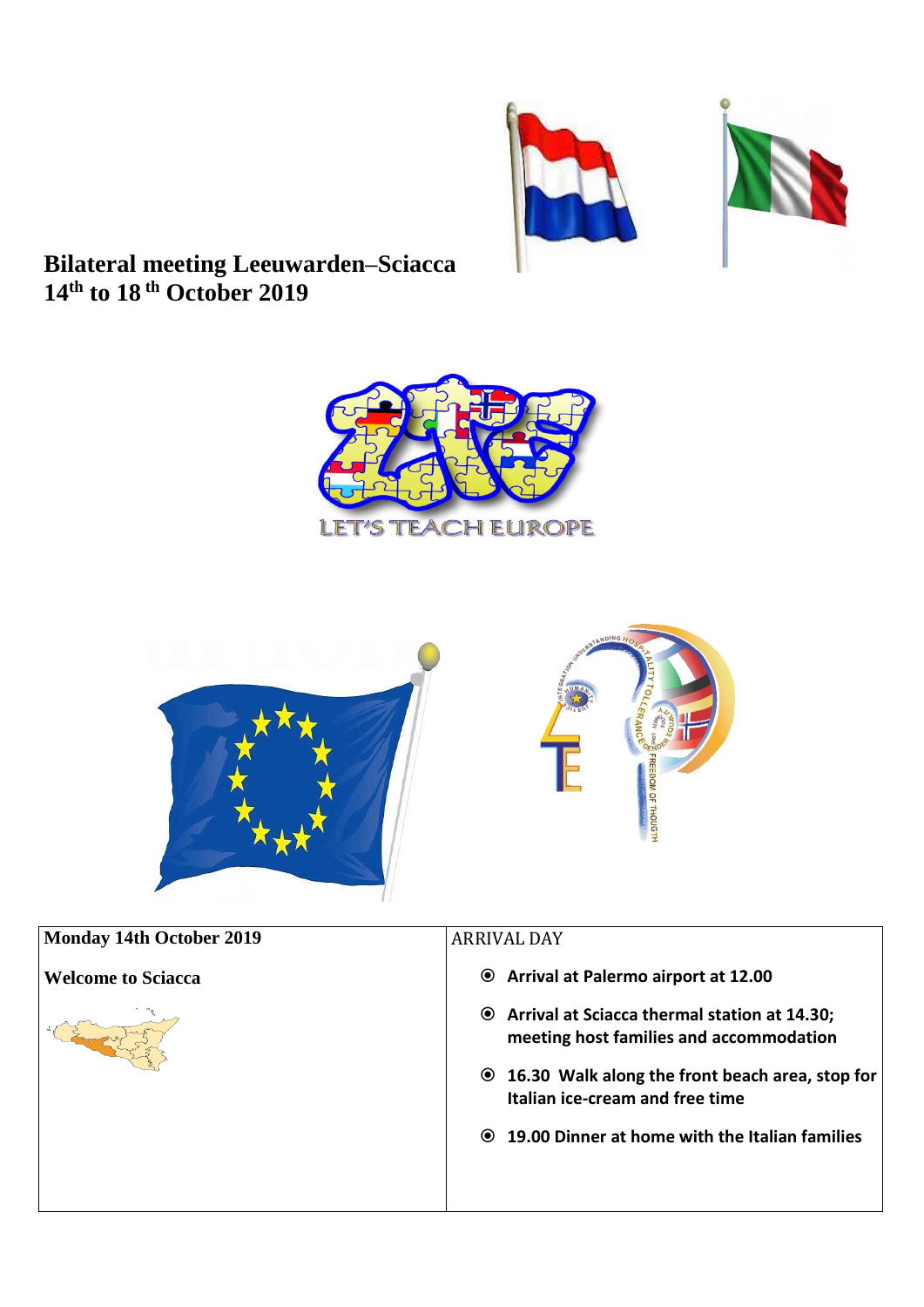| Tuesday 15th Oct. 2019          |                                                                                                                                                                                                                                   |
|---------------------------------|-----------------------------------------------------------------------------------------------------------------------------------------------------------------------------------------------------------------------------------|
|                                 | $\odot$ 8.30-9.30<br><b>Welcome games at "Classico" High</b><br><b>School</b>                                                                                                                                                     |
|                                 | $\odot$ 9.30 -10.30<br>Welcome by the head teacher.<br>Presentations about Italy -Sicily-Sciacca by the<br><b>Italian students</b>                                                                                                |
|                                 | Tour through the 2 schools<br>$\odot$ 10.00-13.00<br>(Classico/Artistico). Workshop at Art school lab.                                                                                                                            |
|                                 | 13.00-14.00<br>Lunch<br>$\odot$                                                                                                                                                                                                   |
|                                 | ◎ 14.30-16.30 Work session: cross-cultural<br>communication, matching students' profiles<br>and making international groups for the<br>students meeting in March.                                                                 |
|                                 | ◎ 17.00 -19.00 Guided tour uptown Sciacca                                                                                                                                                                                         |
|                                 | ● 19.00 To the host families/dinner                                                                                                                                                                                               |
|                                 |                                                                                                                                                                                                                                   |
| <b>Wednesday 16th Oct. 2019</b> | ◉ 8.30 Bus to Palermo (meeting point: via F.lli<br><b>Bandiera)</b>                                                                                                                                                               |
| Palermo - day                   | <b>◎ 10.00 Guided tour through the capital city</b><br>"Palermo" where art, architecture,<br>monasteries, buildings and places testify to a<br>past and present history the peaceful<br>coexistence of mix cultures and religions |
|                                 | <b>◎ 13.00 -14.00 Lunch</b>                                                                                                                                                                                                       |
|                                 | <b>◎ 14.30 - 17.30 free time</b>                                                                                                                                                                                                  |
|                                 | ◉ 18.15 meeting point and departure                                                                                                                                                                                               |
|                                 | $\odot$ 18.30 - 20.00 back to Sciacca                                                                                                                                                                                             |
|                                 |                                                                                                                                                                                                                                   |
|                                 |                                                                                                                                                                                                                                   |
|                                 |                                                                                                                                                                                                                                   |